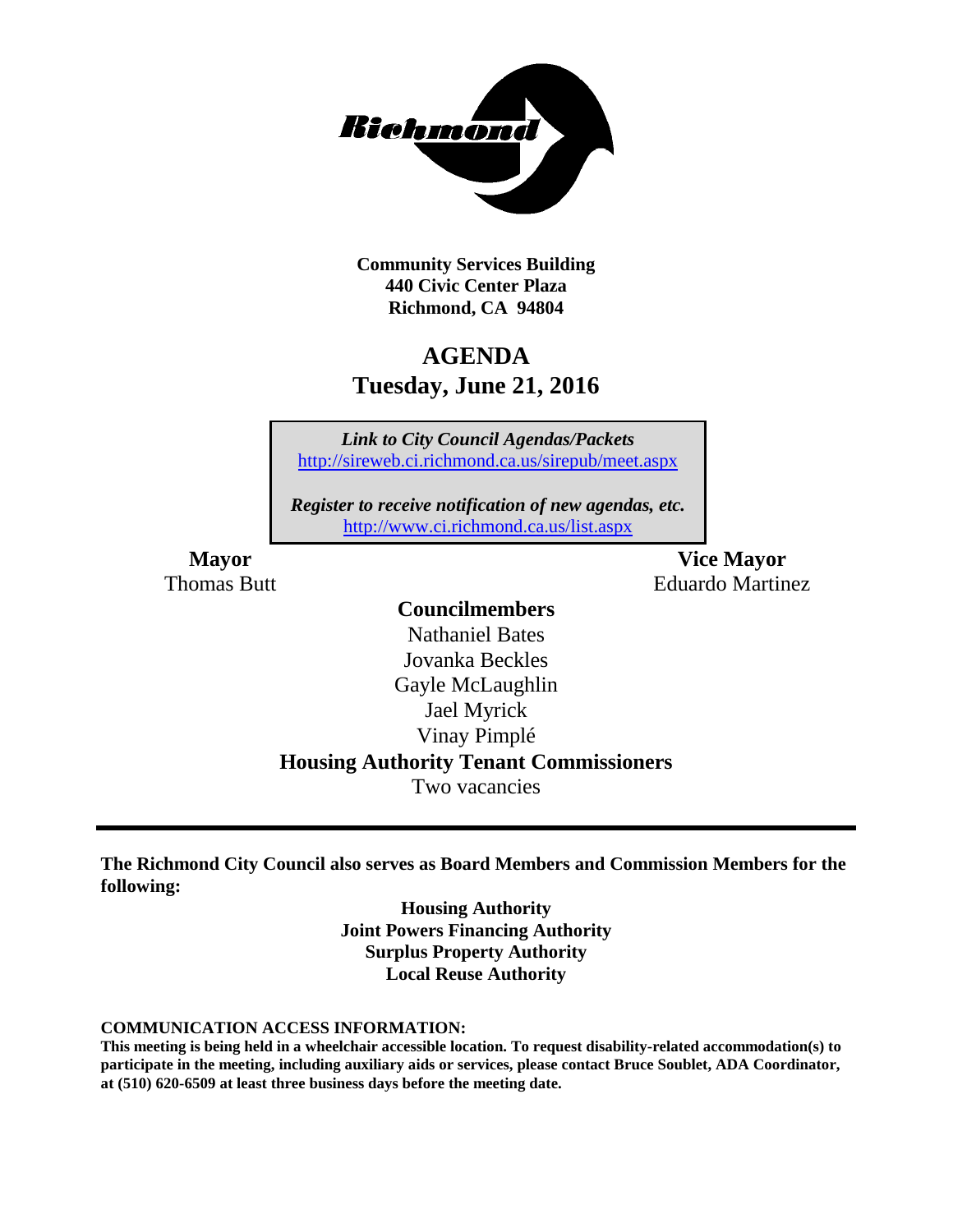# **MEETING PROCEDURES**

The City of Richmond encourages community participation at its City Council meetings and has established procedures that are intended to accommodate public input in a timely and time-sensitive way. As a courtesy to all members of the public who wish to participate in City Council meetings, please observe the following procedures:

**PUBLIC COMMENT ON AGENDA ITEMS:** Anyone who desires to address the City Council on items appearing on the agenda must complete and file a pink speaker's card with the City Clerk **prior** to the City Council's consideration of the item. Once the City Clerk has announced the item, no person shall be permitted to speak on the item other than those persons who have submitted their names to the City Clerk. Your name will be called when the item is announced for discussion. **Each speaker will be allowed TWO (2) MINUTES to address the City Council on NON-PUBLIC HEARING items listed on the agenda.**

**OPEN FORUM FOR PUBLIC COMMENT:** Individuals who would like to address the City Council on matters not listed on the agenda or on items remaining on the consent calendar may do so under Open Forum. All speakers must complete and file a pink speaker's card with the City Clerk **prior** to the commencement of Open Forum. The amount of time allotted to individual speakers shall be determined based on the number of persons requesting to speak during this item. **The time allocation for each speaker will be as follows:** 15 or fewer speakers, a maximum of 2 minutes; 16 to 24 speakers, a maximum of 1 and one-half minutes; and 25 or more speakers, a maximum of 1 minute.

### **SPEAKERS ARE REQUESTED TO OCCUPY THE RESERVED SEATS IN THE FRONT ROW BEHIND THE SPEAKER'S PODIUM AS THEIR NAME IS ANNOUNCED BY THE CITY CLERK.**

**CONSENT CALENDAR:** Consent Calendar items are considered routine and will be enacted, approved or adopted by one motion unless a request for removal for discussion or explanation is received from the audience or the City Council. A member of the audience requesting to remove an item from the Consent Calendar must first complete a speaker's card and discuss the item with a City staff person who has knowledge of the subject material, prior to filing the card with the City Clerk and **prior** to the City Council's consideration of Agenda Review. An item removed from the Consent Calendar may be placed anywhere on the agenda following the City Council's agenda review.

**CONDUCT AT MEETINGS:** Richmond City Council meetings are limited public forums during which the City strives to provide an open, safe atmosphere and promote robust public debate. Members of the public, however, must comply with state law, as well as the City's laws and procedures and may not actually disrupt the orderly conduct of these meetings. The public, for example, may not shout or use amplifying devices, must submit comment cards and speak during their allotted time, may not create a physical disturbance, may not speak on matters unrelated to issues within the jurisdiction of the City Council or the agenda item at hand, and may not cause immediate threats to public safety.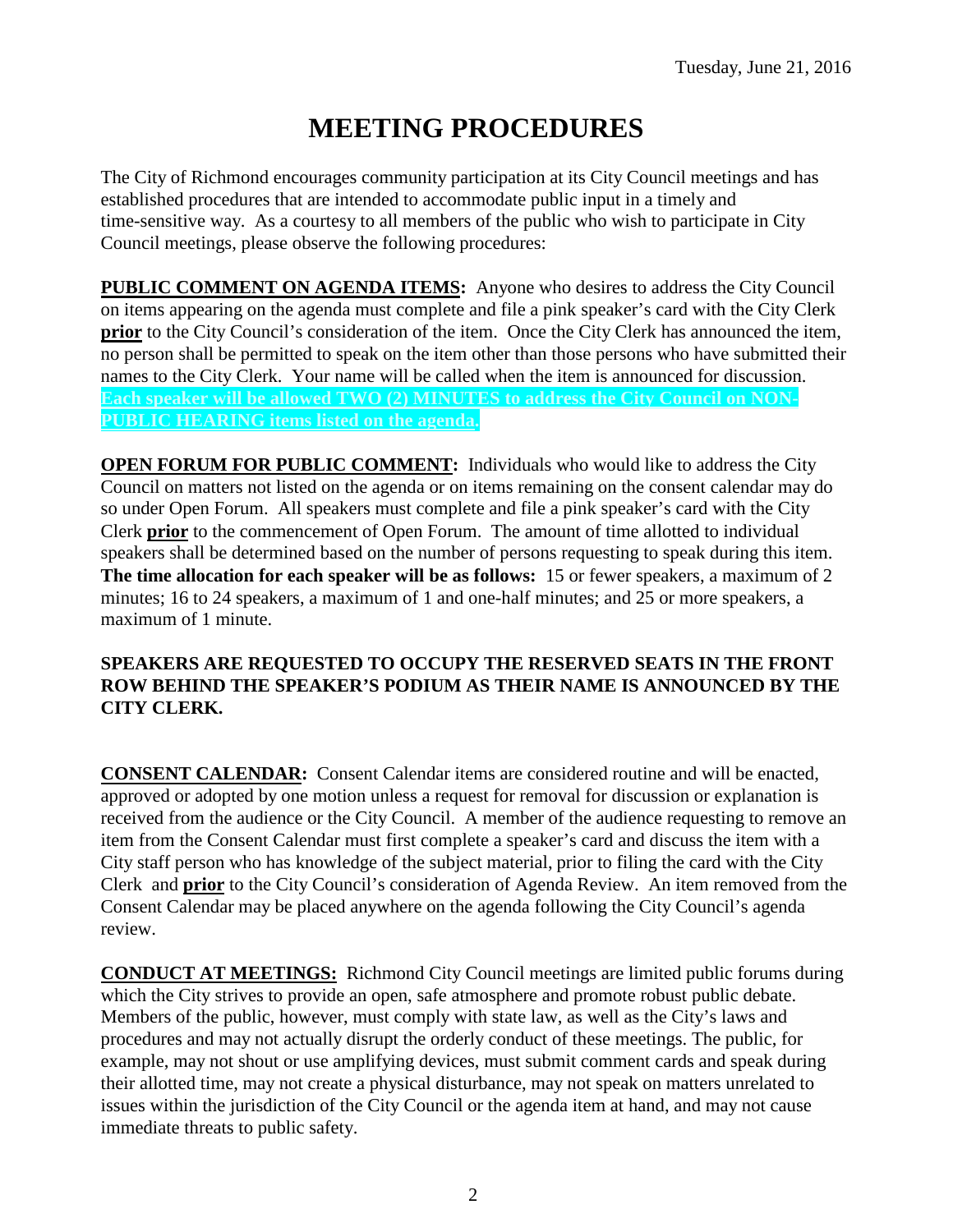**CITY HARASSMENT POLICY:** The City invites public comment and critique about its operations, including comment about the performance of its public officials and employees, at the public meetings of the City Council and boards and commissions. However, discriminatory or harassing comments about or in the presence of City employees, even comments by third parties, may create a hostile work environment, if severe or pervasive. The City prohibits harassment against an applicant, employee, or contractor on the basis of race, religious creed, color, national origin, ancestry, physical disability, medical condition, mental disability, marital status, sex (including pregnancy, childbirth, and related medical conditions), sexual orientation, gender identity, age or veteran status, or any other characteristic protected by federal, state or local law. In order to acknowledge the public's right to comment on City operations at public meetings, which could include comments that violate the City's harassment policy if such comments do not cause an actual disruption under the Council Rules and Procedures, while taking reasonable steps to protect City employees from discrimination and harassment, City Boards and Commissions shall adhere to the following procedures. If any person makes a harassing remark at a public meeting that violates the above City policy prohibiting harassment, the presiding officer of the meeting may, at the conclusion of the speaker's remarks and allotted time: (a) remind the public that the City's Policy Regarding Harassment of its Employees is contained in the written posted agenda; and (b) state that comments in violation of City policy are not condoned by the City and will play no role in City decisions. If any person makes a harassing remark at a public meeting that violates the above City policy, any City employee in the room who is offended by remarks violating the City's policy is excused from attendance at the meeting. No City employee is compelled to remain in attendance where it appears likely that speakers will make further harassing comments. If an employee leaves a City meeting for this reason, the presiding officer may send a designee to notify any offended employee who has left the meeting when those comments are likely concluded so that the employee may return to the meeting. The presiding officer may remind an employee or any council or board or commission member that he or she may leave the meeting if a remark violating the City's harassment policy is made. These procedures supplement the Council Rules and Procedures relating to disruption of orderly conduct at Council meetings.

Any law enforcement officer on duty or whose service is commanded by the presiding officer shall be Sergeant-at-Arms of the Council meetings. He/she, or they, shall carry out all orders and instructions given by the presiding officer for the purpose of maintaining order and decorum at the Council meetings (City Council Rules of Procedure and Order Section III F, RMC Section 2.12.030).

**\*\*\*\*\*\*\*\*\*\*\*\*\*\*\*\*\*\*\*\*\*\*\*\*\*\*\*\*\*\*\*\*\*\*\*\*\*\*\*\*\*\*\*\*\*\*\*\*\*\*\*\*\*\*\*\*\*\***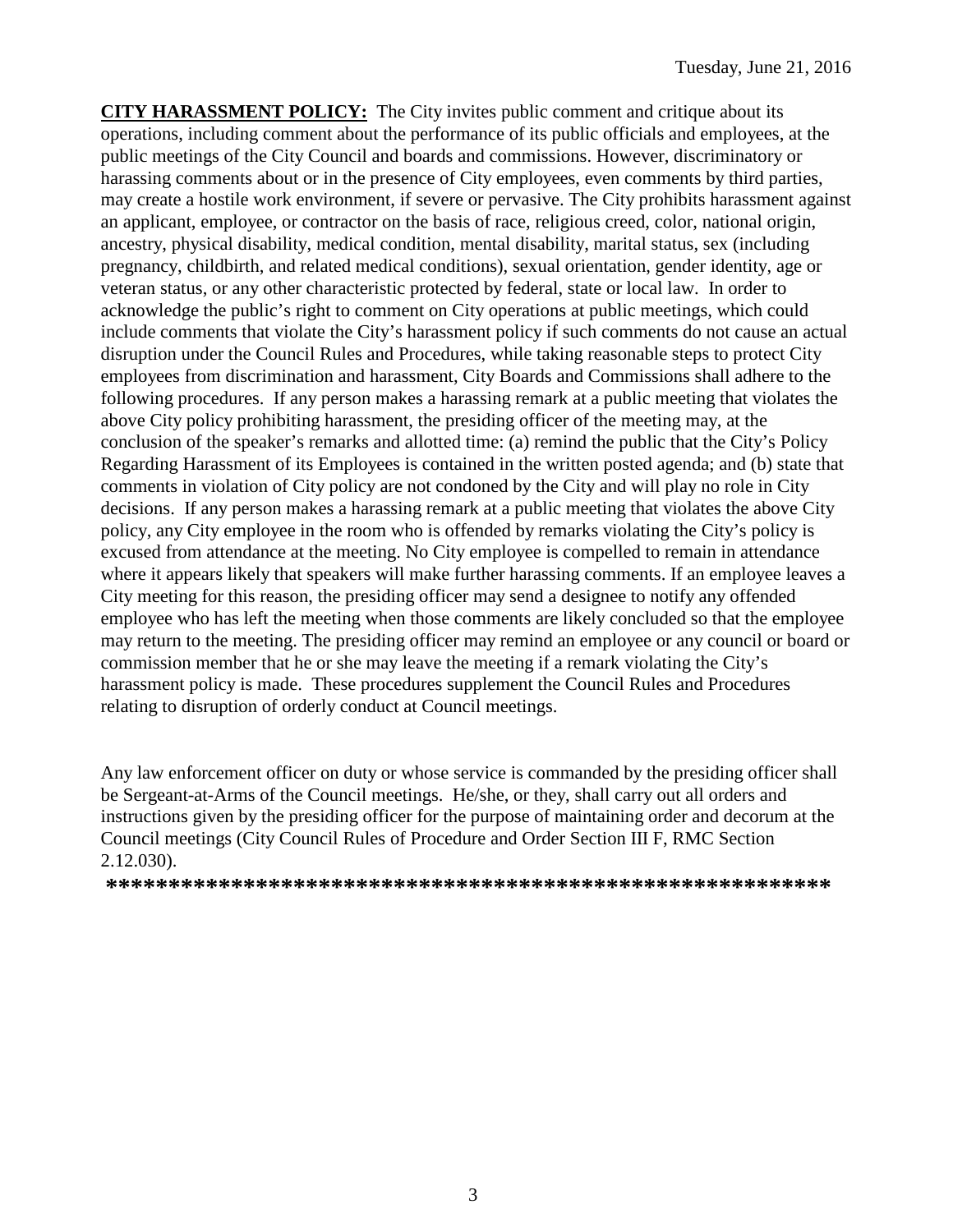# **OPEN SESSION TO HEAR PUBLIC COMMENT ON CLOSED SESSION ITEMS**

5:00 p.m.

### **A. ROLL CALL**

**B. PUBLIC COMMENT**

#### **C. ADJOURN TO CLOSED SESSION**

## **CLOSED SESSION**

Shimada Room of the Community Services Building

#### **A. CITY COUNCIL**

**A-1.** CONFERENCE WITH LEGAL COUNSEL - EXISTING LITIGATION (Subdivision [a] of Government Code Section 54956.9):

Upstream Point Molate vs. City of Richmond

**A-2.** LIABILITY CLAIMS (Government Code Section 54956.9):

Rudy Bridgeman vs. City of Richmond Salvador Bonilla vs. City of Richmond Christa Cappiali vs. City of Richmond

**A-3.** PUBLIC EMPLOYEE APPOINTMENT (Government Code Section 54957.6):

Citizen's Police Review Commission Investigative Officer

**A-4.** CONFERENCE WITH LABOR NEGOTIATORS (Government Code Section 54957.6):

> Agency designated representatives: Bill Lindsay and Lisa Stephenson, Jack Hughes, Todd Simonson, Belinda Warner, and Bruce Soublet. Employee organizations: Service Employees International Union (SEIU, Local 1021); International Federation of Professional and Technical Employees (Local 21); Richmond Police Officers Association (RPOA); Richmond Police Management Association (RPMA); Richmond International Association of Firefighters (IAFF, Local 188); and Richmond Fire Management Association (RFMA).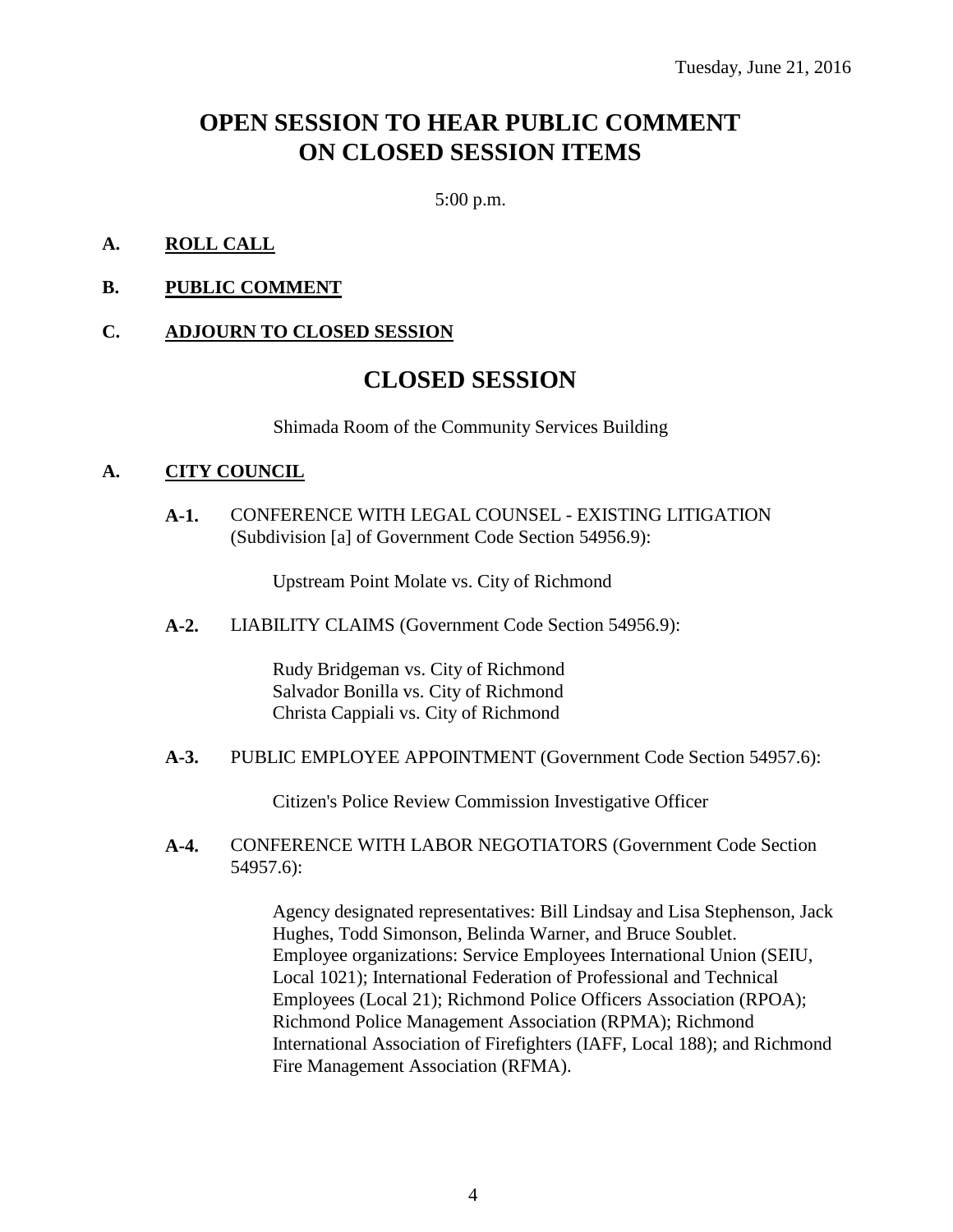# **REGULAR MEETING OF THE RICHMOND CITY COUNCIL**

6:30 p.m.

- **A. PLEDGE TO THE FLAG**
- **B. ROLL CALL**
- **C. STATEMENT OF CONFLICT OF INTEREST**
- **D. AGENDA REVIEW**

### **E. REPORT FROM THE CITY ATTORNEY OF FINAL DECISIONS MADE DURING CLOSED SESSION**

- **F. REPORT FROM THE CITY MANAGER**
- **G. OPEN FORUM FOR PUBLIC COMMENT**

#### **H. CITY COUNCIL CONSENT CALENDAR**

- **H-1.** APPROVE a contract with Renne Sloan Holtzman Sakai Public Law Group to perform compensation and classification studies for library, business and finance, and clerical positions in an amount not to exceed \$52,000 for a term beginning January 1, 2016, and ending on June 30, 2017 - Human Resource Management Services Department (Lisa Stephenson/Donna Newton 620-6600). **This item was continued from the June 7, 2016, meeting.**
- **H-2.** ADOPT an ordinance (second reading) setting the tax rate for the Tax Override Pension Fund for Fiscal Year 2016-17 at 0.14% - Finance Department (Belinda Warner/Antonio Banuelos 620-6741).
- **H-3.** ADOPT an ordinance (second reading) adding Chapter 15.03, Interim Zoning Regulations, to Article XV, Zoning and Subdivisions of the Richmond Municipal Code - Planning and Building Services Department (Richard Mitchell 620-6706).
- **H-4.** ADOPT an ordinance (second reading) amending Chapter 15.06 Use and Display of Signs, repealing existing Chapters 4.04, 4.08, and 4.12 that relate to signs and other clean up changes to Section 15.04.860 of the Richmond Municipal Code - Planning and Building Department (Richard Mitchell 620- 6706).
- **H-5.** APPROVE a two-year contract, with two options to extend the contract for one year, with Valley Oil Company to deliver bulk fuel to the City's four fuel sites, in an amount not to exceed \$1,500,000 per fiscal year - Infrastructure Maintenance and Operations Department (Tim Higares 231-3008).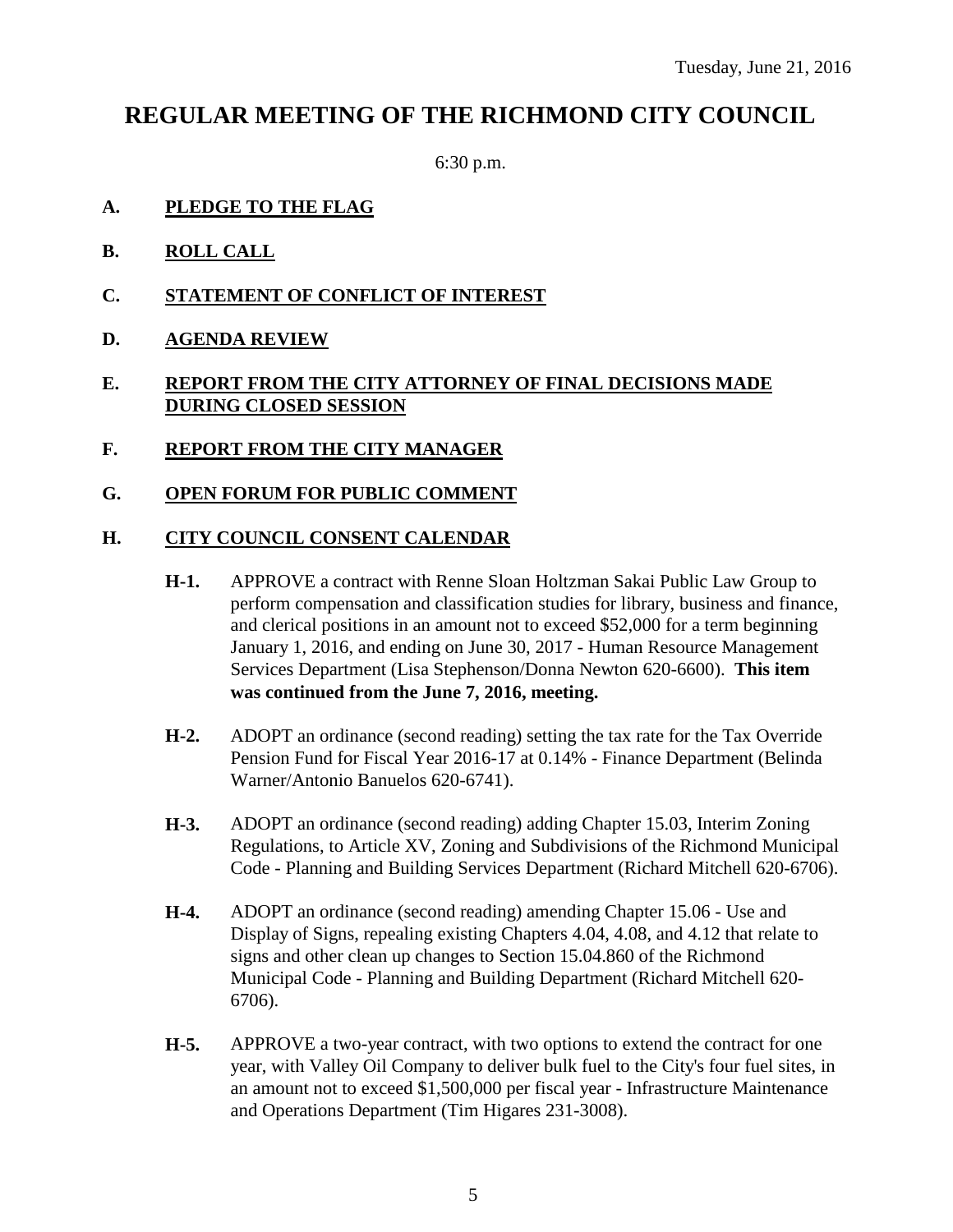- **H-6.** APPROVE a two-year contract with All Star Glass, Inc., in an amount not to exceed \$10,000 per fiscal year for FY 2016-17 and FY 2017-18 - Infrastructure and Maintenance Operations Department (Tim Higares 231-3008).
- **H-7.** APPROVE a third amendment of a contract with Icon Enterprise, Inc. dba Civic Plus, for web hosting, software maintenance, and support services for the City of Richmond's website for an additional period of three years increasing the contract by an amount of \$71,500 for a total contract amount of \$166,500, and extending the term to June 30, 2019 - Information Technology Department (Sue Hartman 620-6874).
- **H-8.** ADOPT a resolution authorizing placement of liens and special assessments for unpaid garbage collection service fees on County property tax records - Finance Department (Belinda Warner/Antonio Banuelos 620-6741).
- **H-9.** ADOPT a resolution to accept and appropriate \$75,000 in funding from the California Department of Alcoholic Beverage Control (ABC) awarded to the Richmond Police Department for implementation of an effective, comprehensive and strategic approach to address crime and public nuisance problems associated with problematic liquor establishments - Police Department (Chief Allwyn Brown 621-1802).
- **H-10.** ADOPT the following resolutions: (1) as official intent of the City to reimburse the State Treasury (the "Reimbursement Resolution") for costs incurred for approved sanitary sewer projects within the Clean Water State Revolving Fund loan; (2) authorizing the City Manager or his designee (the "Authorizing Resolution") to sign and file, for and on behalf of the City, a Financial Assistance Application for a financing agreement from the State Water Resources Control Board for the planning, design, and construction of the Sanitary Sewer Wet Weather Capacity Project; and (3) dedicating and pledging wastewater enterprise capital improvement funds (the "Pledged Revenues and Funds Resolution") to payment of any and all Clean Water State Revolving Fund financing for the Sanitary Sewer Wet Weather Capacity Project - Water Resource Recovery Department (Ryan Smith 620-5486).
- **H-11.** ADOPT the following resolutions: (1) as official intent of the City to reimburse the State Treasury (the "Reimbursement Resolution") for costs incurred for approved critical wastewater treatment plant improvement projects within the Clean Water State Revolving Fund loan; (2) authorizing the City Manager or his designee (the "Authorizing Resolution") to sign and file, for and on behalf of the City, a Financial Assistance Application for a financing agreement from the State Water Resources Control Board for the planning, design, and construction of the Wastewater Treatment Plant Critical Improvements Project; and (3) dedicating and pledging wastewater enterprise capital improvement funds (the "Pledged Revenues and Funds Resolution") to payment of any and all Clean Water State Revolving Fund financing for the Wastewater Treatment Plant Critical Improvements Project - Water Resource Recovery Department (Ryan Smith 620-5486).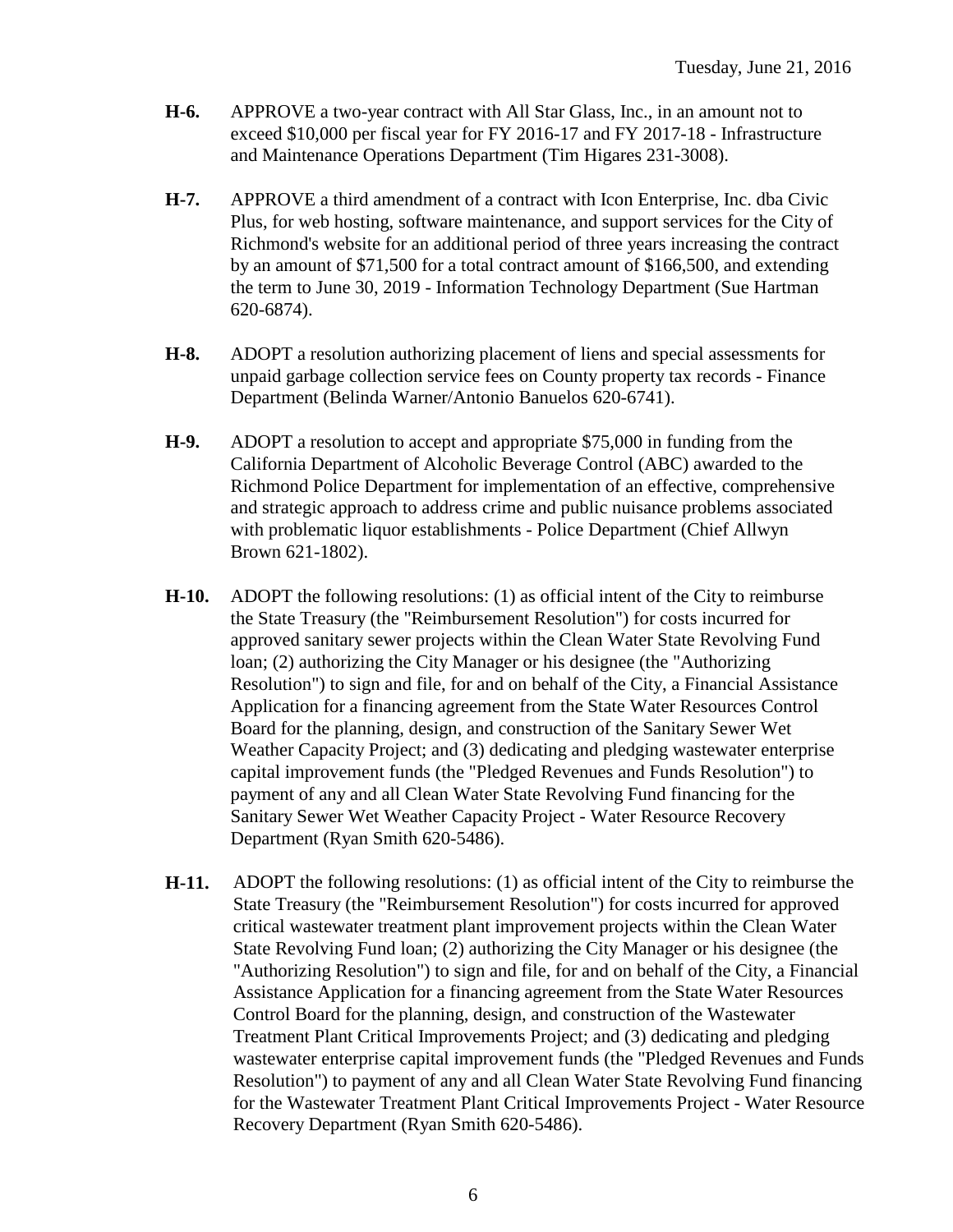- **H-12.** ADOPT a resolution authorizing a two-year extension to the current five-year standing contracts for as-needed architectural, landscape architectural and structural engineering services with ten architects, eight landscape architects and three structural engineering firms for a total term of seven-years. The standing contract amounts will remain at \$350,000 per firm over the seven year period - Engineering and Capital Improvement Project Department - (Yader A. Bermudez 774-6300).
- **H-13.** APPROVE a contract amendment with Federal Advocates for preparation of the federal Transportation Investment Generating Economic Recovery (TIGER) grant application to provide funding for infrastructure improvements along Harbour Way and Marina Way, increasing the contract amount by \$15,000 to a total amount of \$159,000 - City Manager's Office (Bill Lindsay/Lori Reese-Brown 620-6869).
- **H-14.** APPROVE actions to update the Citizens Police Review Commission: APPOINT Yenny Garcia to fill the unexpired term of Scott Gillespie who resigned, seat #4, term expiration November 1, 2016 - Office of the Mayor (Mayor Tom Butt 620-6503).
- **H-15.** APPROVE the minutes of the regular City Council meetings held Tuesday, May 24, May 31, and June 7, 2016 - City Clerk's Office (Pamela Christian 620-6513).
- **H-16.** APPROVE actions to update the Point Molate Advisory Committee: ANNOUNCE the automatic resignation of Jeff Lee, seat #14, term expiration date May 30, 2017; DECLARE Seat #14 vacant, and DIRECT the City Clerk to post the vacancy - Office of the Mayor (Mayor Tom Butt 620-6503).
- **H-17.** ADOPT a resolution calling and providing for a special municipal election to be held on November 8, 2016, for the purpose of submitting to the voters a measure to increase the City of Richmond's real estate documentary transfer tax from .7% to 1% and 1.5%, based upon the amount of the property's sale price - City Attorney's Office (Bruce Reed Goodmiller 620-6509).
- **H-18.** ADOPT a resolution amending the Point Molate Community Advisory Committee (PMCAC) Resolution 8-11 to remove the reference to special meetings when addressing automatic resignations, such that automatic resignations refer only to the absence of more than 3 regular (and not special) meetings in a 12 month period - Councilmember Gayle McLaughlin (620-5431) and Mayor Tom Butt (620-6503).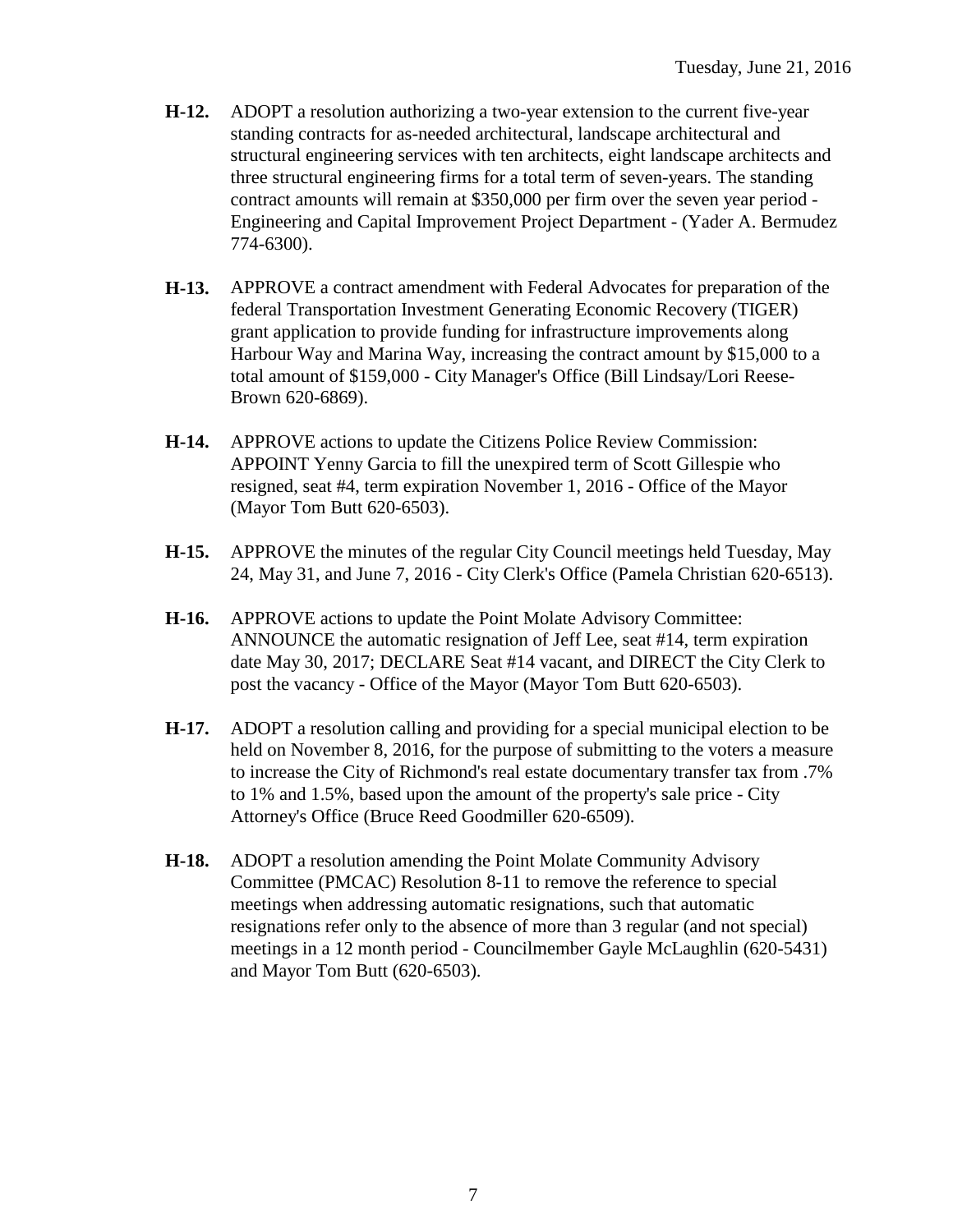- **H-19.** APPROVE the following staff recommended actions with respect to the Property Assessed Clean Energy (PACE) Program for the financing of renewable energy distributed generation sources, seismic improvements, and energy and water efficiency improvements: (a) ADOPT a resolution authorizing the City of Richmond participate in the California Statewide Communities Development Authority "CSCDA" Open PACE Programs, subject to the execution of an agreement of the CSCDA program to indemnify the City; (b) AUTHORIZE the city manager to execute the CHFA Joint Exercise of Powers Agreement; and ADOPT resolutions to participate in Y-grene PACE programs subject to the execution of an agreement of the Y-grene program to indemnify the City; and (c) AUTHORIZE the city manager to execute the signatory form to become a participating authority in the Association of Bay Area Government PACE residential consumer protection program ("Regional Collaborative Services Agreement") - City Manager's Office (Shasa Curl/Adam Lenz 620-6512).
- **H-20.** APPROVE actions to update the Commission on Aging: ANNOUNCE the vacancy of seat #1 previously held by Lionel Johnson, term expiration May 19, 2017; and DIRECT the City Clerk to post the vacancy - Office of the Mayor (Mayor Tom Butt 620-6503).
- **H-21.** APPROVE actions to update the Housing Advisory Commission: APPOINT Carol Hegstrom as a new appointment to fill seat #5, term expiration November 1, 2017 - Office of the Mayor (Mayor Tom Butt 620-6503).
- **H-22.** ADOPT a resolution approving a Memorandum of Understanding (MOU) between International Federation of Professional and Technical Employees (IFPTE) Local 21 and the City of Richmond. This agreement will extend the existing MOU through June 30, 2019 and provides for employee cost sharing of Other Post-Employment Benefits (OPEB), i.e. Retiree Medical, and employee cost sharing for active employee medical benefits. Effective January 1, 2017, employees in IFPTE Local 21 will begin contributing \$50 per month for OPEB, and will begin contributing \$100 per month toward active employee medical benefits. Effective January 1, 2018, employees in IFPTE Local 21 will contribute an additional \$50 per month toward OPEB, for a total monthly deduction of \$100, and will contribute an additional \$25 toward active employee medical benefits for a total monthly contribution of \$125 per month - Human Resources Management Services Department (Lisa Stephenson 620-6609).

### **I. BUDGET STUDY AND ACTION SESSION**

**I-1.** REVIEW, DISCUSS, and ADOPT the proposed Fiscal Year 2016-17 Annual Operating Budget and the Fiscal Years 2016-21 Five-Year Capital Improvement Budget; or provide additional direction to staff - City Manager's Office and Finance Department (Bill Lindsay 620-6512/Belinda Warner 620-6740).